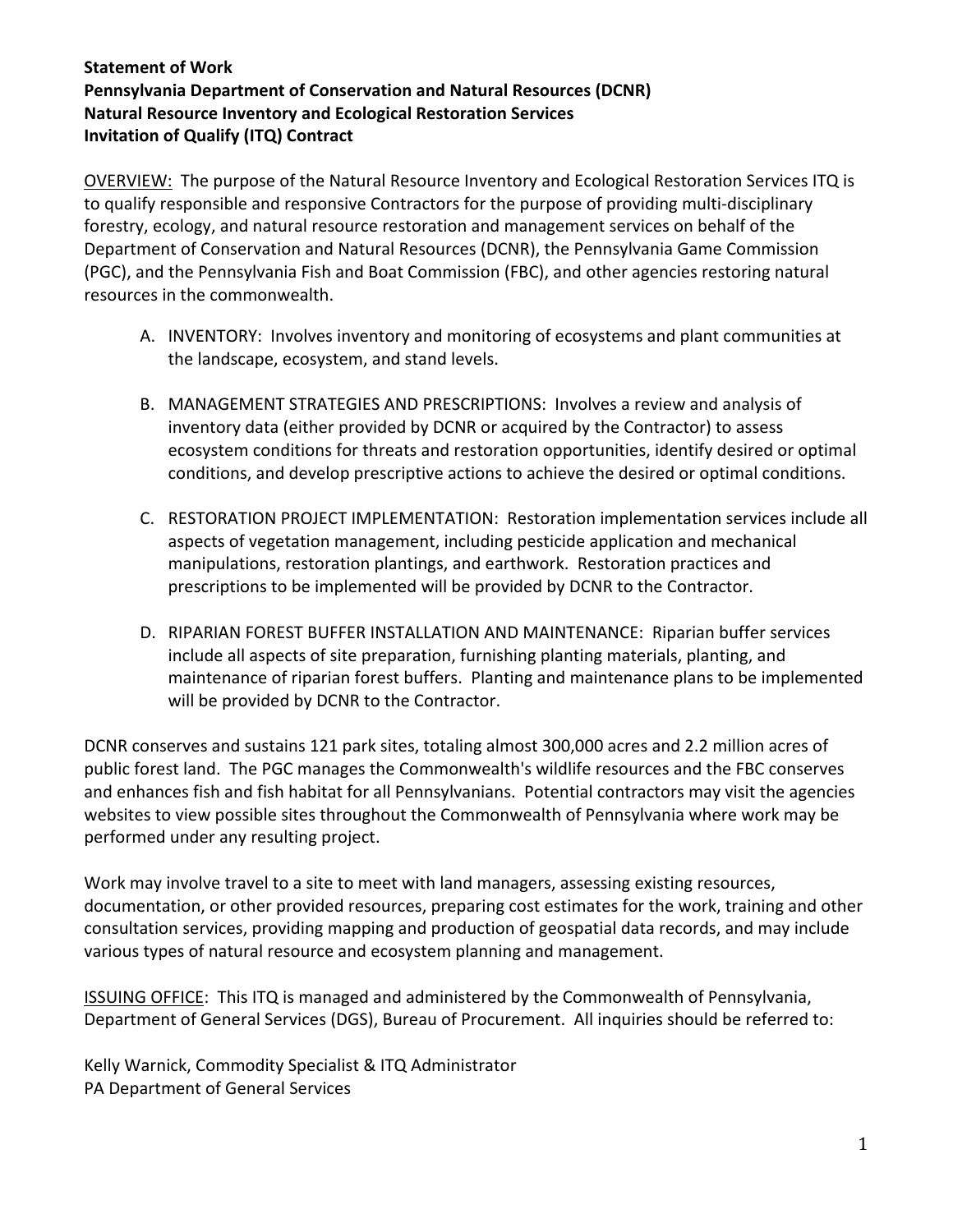Bureau of Procurement, 6<sup>th</sup> Floor 555 Walnut Street Harrisburg, PA 17101-1914 Telephone: 717-214-3434 Email: kwarnick@pa.gov

QUALIFICATIONS: Contractors interested in becoming an ITQ Contractor must meet the following requirement(s). Failure to meet the below requirement(s) will result in the application being rejected. Each Contractor that meets the minimum qualification will be awarded a contract. Award of a contract to a Contractor is not a guarantee of business.

• Contractors must provide documentation showing two (2) years of experience in the appropriate commodity code under Service Categories;

| <b>Commodity Code</b>                         | <b>Description of Service Category</b>                                                                                                                                                                                                                                                                                                                                                                                                                                                                                                                                                                                                                                                                                                                                                                                                                                                                                                                                                                                                                                                                                                                                                                                                                                                                                                                                                                 |
|-----------------------------------------------|--------------------------------------------------------------------------------------------------------------------------------------------------------------------------------------------------------------------------------------------------------------------------------------------------------------------------------------------------------------------------------------------------------------------------------------------------------------------------------------------------------------------------------------------------------------------------------------------------------------------------------------------------------------------------------------------------------------------------------------------------------------------------------------------------------------------------------------------------------------------------------------------------------------------------------------------------------------------------------------------------------------------------------------------------------------------------------------------------------------------------------------------------------------------------------------------------------------------------------------------------------------------------------------------------------------------------------------------------------------------------------------------------------|
| 77101604-ITQ-406<br><b>Inventory Services</b> | Inventory services shall include scheduling, coordination, and managing all<br>aspects of work produced in close conjunction with natural resource managers.<br>Contractors qualifying under this category shall be responsible for the<br>coordination and completion of awarded projects entailing:                                                                                                                                                                                                                                                                                                                                                                                                                                                                                                                                                                                                                                                                                                                                                                                                                                                                                                                                                                                                                                                                                                  |
|                                               | Inventory aquatic and terrestrial plant communities and conduct<br>$\bullet$<br>ecological community survey and classification, plant community typing<br>following scientific protocols (Pennsylvania Natural Heritage Program<br>classification system, PA Bureau of Forestry Typing Manual, etc.).<br>Developing guidelines or protocols for site and project specific<br>inventories and completing inventories using the same.<br>Collect forest and plant community data at a stand level including forest<br>$\bullet$<br>inventory of species, size, class, socking density, basal area,<br>regeneration, age distribution, canopy strata classifications, and spatial<br>distribution. Collection may also include plot sampling, transects or<br>radius, regeneration surveys, operational inventories, documentation of<br>features pertinent to resource management considerations such as<br>vernal pools, wetlands, and dens or roost trees, and any other necessary<br>field surveys.<br>Sample landscapes and ecosystems using stratified sampling methods<br>and record metrics such as area of forest community type, overstory<br>basal areas, density and diameter distribution across species, density of<br>seedlings and saplings across tree species, and cover of invasive plants<br>across species. Inventory efforts may entail a permanent plot network<br>for monitoring. |

#### SERVICE CATEGORIES: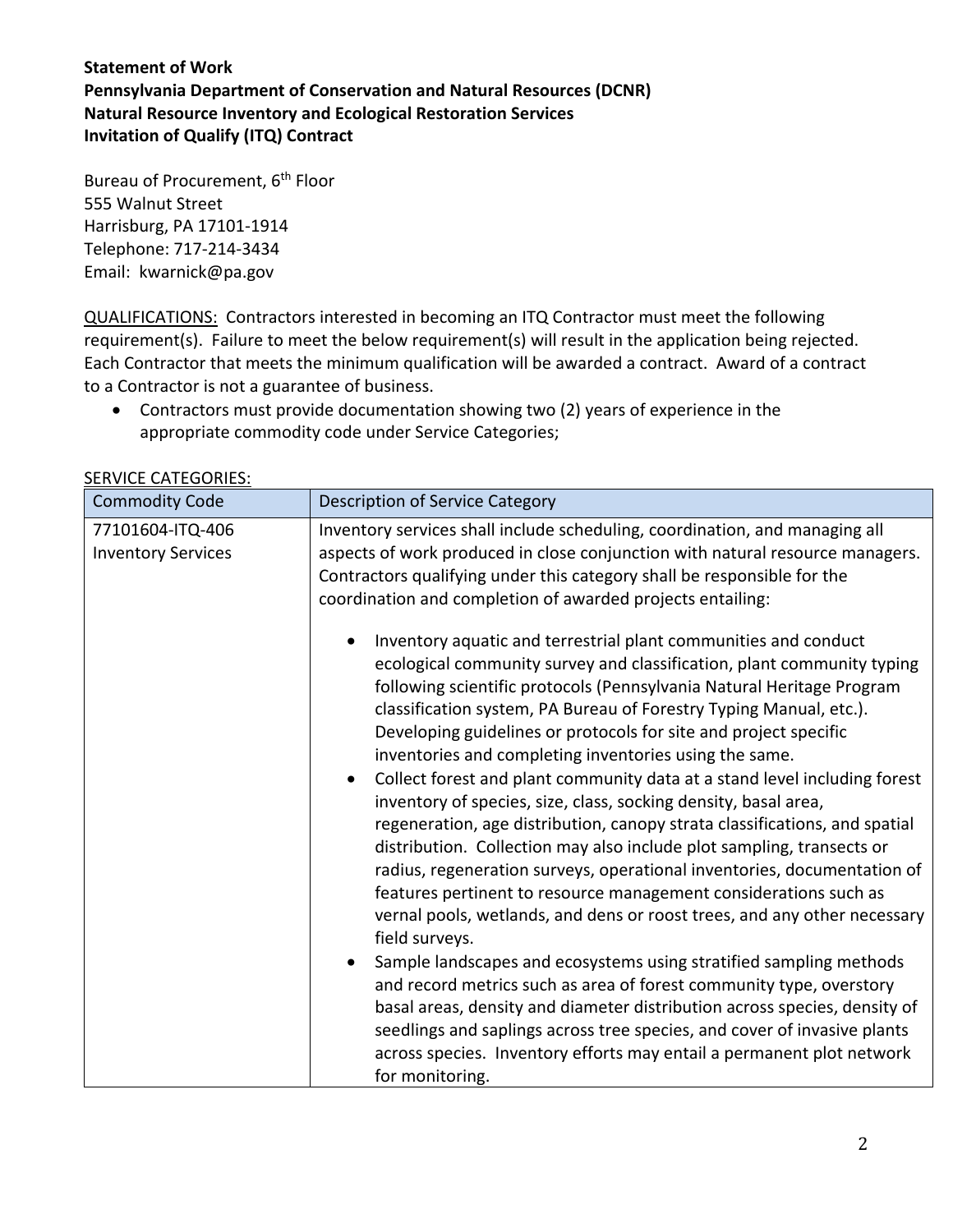|                                                                       | Inventory, analyze, and present data compatible with commercially<br>$\bullet$<br>available digital forest planning and operational tools e.g., Silva<br>Complete landscape level post disturbance monitoring, extent or<br>$\bullet$<br>abundance surveys and monitoring, and presence / absence surveys at<br>the ecosystem level, using photographic, plot or other data methods.<br>The selected contractor will be expected to develop budgets and cost estimates<br>and provide reports, deliverables, and other graphic materials associated with<br>inventory, assessments, analysis and implementation of management and<br>restoration prescriptions, including but not limited to data shapefiles and maps,<br>budgets and cost estimates, acquiring photographs, developing conceptual<br>renderings, design sketches, graphical depictions, typicals, and prototypes,<br>implementation specifications, plans of study, meeting minutes, preparation of<br>permit application documents, mitigation, operation, and/or maintenance<br>plans and reports, and training materials and presentations. |
|-----------------------------------------------------------------------|-----------------------------------------------------------------------------------------------------------------------------------------------------------------------------------------------------------------------------------------------------------------------------------------------------------------------------------------------------------------------------------------------------------------------------------------------------------------------------------------------------------------------------------------------------------------------------------------------------------------------------------------------------------------------------------------------------------------------------------------------------------------------------------------------------------------------------------------------------------------------------------------------------------------------------------------------------------------------------------------------------------------------------------------------------------------------------------------------------------------|
| 77101604-ITQ-407<br>Data Analysis and<br>Management<br>Specifications | Data analysis and development of management specifications shall include<br>scheduling, coordination, and managing all aspects of work produced in close<br>conjunction with natural resource managers. Contractors qualifying under this<br>category shall be responsible for the coordination and completion of awarded<br>projects entailing:<br>Analysis of landscape and ecosystem data at the park or landscape level<br>to identify ecosystems, plant communities and habitats in need of<br>restoration or vulnerable to disturbance. Analysis and assessment of<br>data will consider factors such as stand structure and composition,<br>potential for ecosystem redundancy, the presence of biologic stressors<br>(e.g., invasive plants), potential for severe disturbances (e.g., disease,<br>predicted changes in climate and weather), potential for habitat<br>corridors, or mitigating habitat fragmentation.<br>Analysis of sustainability of landscape and ecosystem data for<br>sustainability or vulnerabilities in: ecological functions, ecosystems, and                                 |
|                                                                       | plant communities and to identify areas of landscape fragmentation and<br>opportunities for creating, expanding, or improving habitat corridors.<br>Analysis of landscape and ecosystem data for opportunities to identify<br>٠<br>opportunities and priority projects to enhance species and structural<br>resiliency, increase ecosystem redundancy, reduce impacts of biological<br>stressors, reduce long-term impacts of severe disturbances, and realign<br>communities and ecosystems to meet expected future conditions.                                                                                                                                                                                                                                                                                                                                                                                                                                                                                                                                                                                |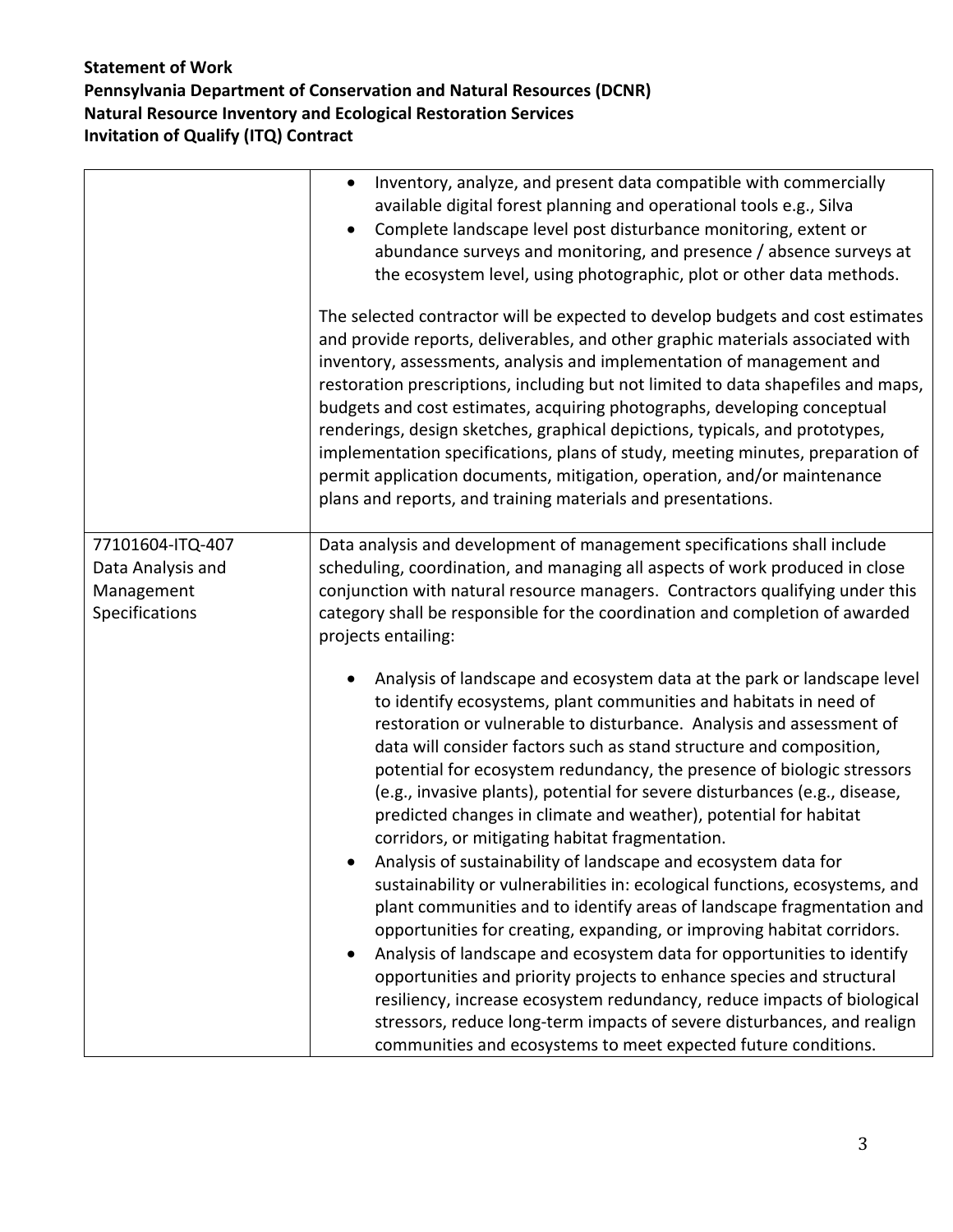|                                                                                     | Analysis of landscape and ecosystem data at the park or landscape level<br>$\bullet$<br>to develop restoration objectives and identify community types most<br>likely to sustain ecological function and sustainability.<br>Landscape level geospatial analysis for identification of opportunities<br>$\bullet$<br>and vulnerabilities for wildlife corridors, refugia from climate change,<br>and diversification of ecosystems.<br>Develop silvicultural and management prescriptions for restoration to<br>$\bullet$<br>promote diverse age classes, guide changes of species compositions at<br>early stages of stand development, manage unique sites and habitats<br>for sensitive and at-risk species, restore and maintain young seral and<br>non-forested ecosystems, restore fire adapted ecosystems, and / or<br>increase resilience and / or ability to return to desired condition after a<br>disturbance. Prescriptions would include both specific management<br>actions, as well as the sequence and chronology of these actions.<br>Develop objectives, boundaries, complexity calculations, modeling and<br>other necessary components for prescribed fire management.<br>Develop prescriptions or management actions to maximize water<br>$\bullet$<br>quality benefits, such as those provided by forest ecosystems, assess<br>liabilities from sedimentation, develop prescriptions for erosion and<br>sedimentation control measures, develop prescriptions to maintain or<br>restore hydrology though wetland creation, flood plain creation, stream<br>bank stabilization and modifications.<br>Develop and evaluate restoration alternatives using comparative,<br>feasibility, or cost-benefit analysis of restoration methodologies or<br>management practices to determine best fit with Bureau objectives.<br>The selected contractor will be expected to develop budgets and cost estimates<br>and provide reports, deliverables, and other graphic materials associated with<br>inventory, assessments, analysis and implementation of management and<br>restoration prescriptions, including but not limited to data shapefiles and maps,<br>budgets and cost estimates, acquiring photographs, developing conceptual<br>renderings, design sketches, graphical depictions, typicals, and prototypes,<br>implementation specifications, plans of study, meeting minutes, preparation of<br>permit application documents, mitigation, operation, and/or maintenance<br>plans and reports, and training materials and presentations. |
|-------------------------------------------------------------------------------------|---------------------------------------------------------------------------------------------------------------------------------------------------------------------------------------------------------------------------------------------------------------------------------------------------------------------------------------------------------------------------------------------------------------------------------------------------------------------------------------------------------------------------------------------------------------------------------------------------------------------------------------------------------------------------------------------------------------------------------------------------------------------------------------------------------------------------------------------------------------------------------------------------------------------------------------------------------------------------------------------------------------------------------------------------------------------------------------------------------------------------------------------------------------------------------------------------------------------------------------------------------------------------------------------------------------------------------------------------------------------------------------------------------------------------------------------------------------------------------------------------------------------------------------------------------------------------------------------------------------------------------------------------------------------------------------------------------------------------------------------------------------------------------------------------------------------------------------------------------------------------------------------------------------------------------------------------------------------------------------------------------------------------------------------------------------------------------------------------------------------------------------------------------------------------------------------------------------------------------------------------------------------------------------------------------------------------------------------------------------------------------------------------------------------------------------------------------------------------------------------------------------------------------------------------------------------|
| 70161703-ITQ-408<br>Implementation and<br><b>Ecological Restoration</b><br>Services | Implementation of ecological restoration services shall include scheduling,<br>coordination, and managing all aspects of work produced in close conjunction<br>with natural resource managers. Contractors qualifying under this category                                                                                                                                                                                                                                                                                                                                                                                                                                                                                                                                                                                                                                                                                                                                                                                                                                                                                                                                                                                                                                                                                                                                                                                                                                                                                                                                                                                                                                                                                                                                                                                                                                                                                                                                                                                                                                                                                                                                                                                                                                                                                                                                                                                                                                                                                                                           |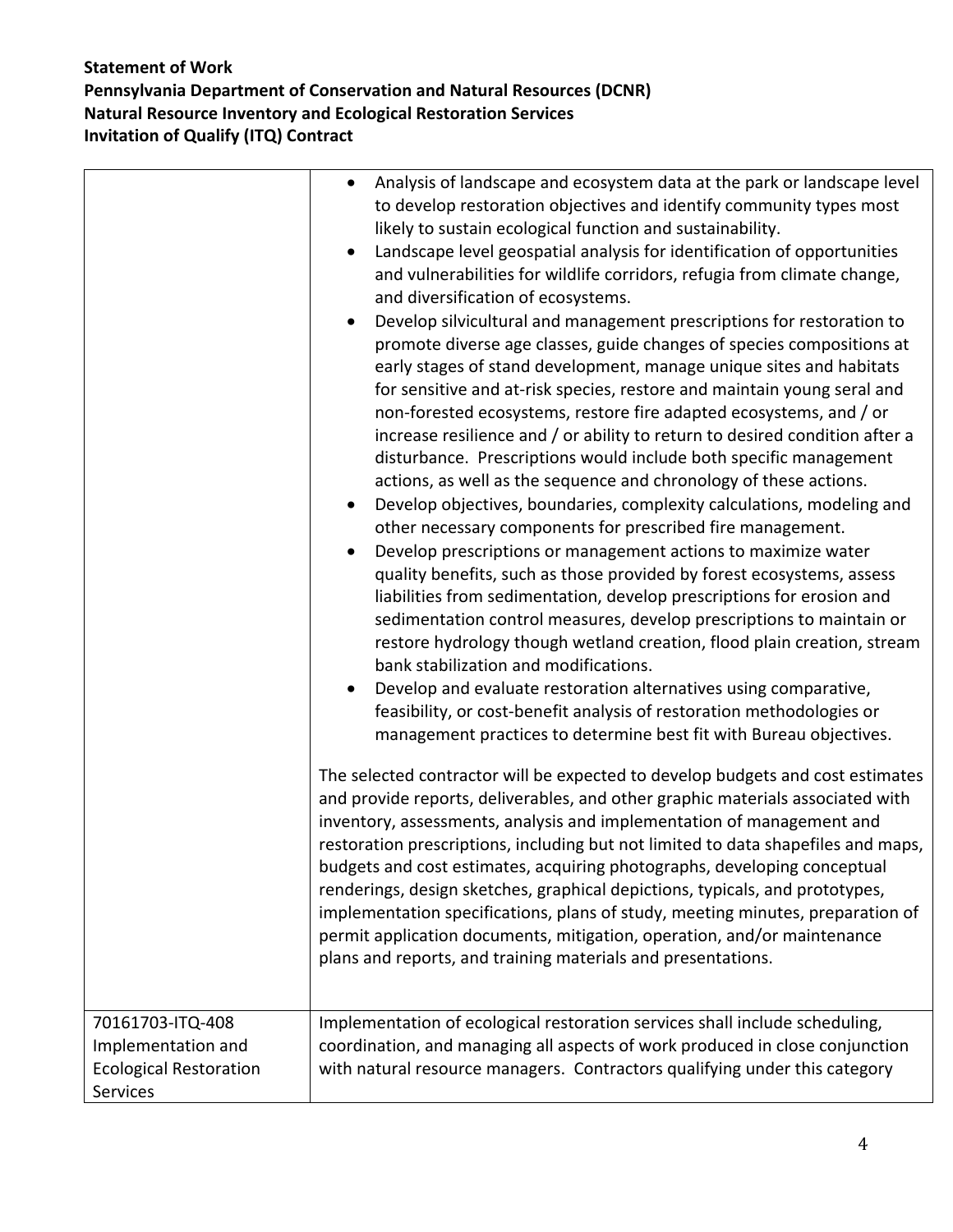| shall be responsible for the coordination and completion of awarded projects<br>entailing:                                                                                                                                                                                                                                                                                                                                                                                                                                                                                                                                                                                                                                                                                                                                                                                                                                                                                                                      |
|-----------------------------------------------------------------------------------------------------------------------------------------------------------------------------------------------------------------------------------------------------------------------------------------------------------------------------------------------------------------------------------------------------------------------------------------------------------------------------------------------------------------------------------------------------------------------------------------------------------------------------------------------------------------------------------------------------------------------------------------------------------------------------------------------------------------------------------------------------------------------------------------------------------------------------------------------------------------------------------------------------------------|
| <b>Pesticide Application</b><br>Pesticide suppression of invasive species or competing native vegetation<br>through a variety of techniques including, but not limited to<br>preemergence, high volume foliar, low volume foliar, or ultra low<br>volume foliar, hack and squirt, cut stump, and / or basal bark<br>treatments.<br>Pesticide suppression of forest pests to include but not limited to stem<br>$\bullet$<br>injection, soil injection, and horticultural oils applications.                                                                                                                                                                                                                                                                                                                                                                                                                                                                                                                     |
| <b>Planting and Seeding</b><br>Pre-planting site or seeding preparations including mechanical (physical<br>clearing such as scarification or tilling) or pesticide applications.<br>Procurement and installation of plant stock including live stake, brush<br>$\bullet$<br>mattress or wattle, bare root or containerized seedlings, or bare root,<br>containerized, or balled and burlaped landscape stock.<br>Instillation of protection for planting stock including mulch, staking, tree<br>$\bullet$<br>tubes, cages, fencing, or tip protection.<br>Seeding with a no-till drill or a combination of operations that scarifies<br>$\bullet$<br>the surface to expose mineral soil and uniformly distributes the seed,<br>such as frost seeding, drop or rotary spreader, broadcast seeder or<br>cultipacker.<br>Tillage or discing, with plows, discs, or harrows such as necessary to<br>prepare a seedbed, thin dense stands of herbaceous vegetation, or<br>prepare a fire break for prescribed fire. |
| Implementation of Forest Stand Improvements<br>Reconnoiter and layout of forest and timber stand improvement<br>projects and harvests, including project boundary marking and marking<br>of trees for removal or reserve.<br>Intermediate cuts and reproduction cuts in even and non-even aged<br>stands. Potentially including obtaining the highest end use of the forest<br>product.<br>Targeted felling of pole to mature sized individual trees as necessary for<br>removal of competing vegetation or as a component of stand<br>improvement. Potentially including obtaining the highest end use of the<br>forest product.                                                                                                                                                                                                                                                                                                                                                                               |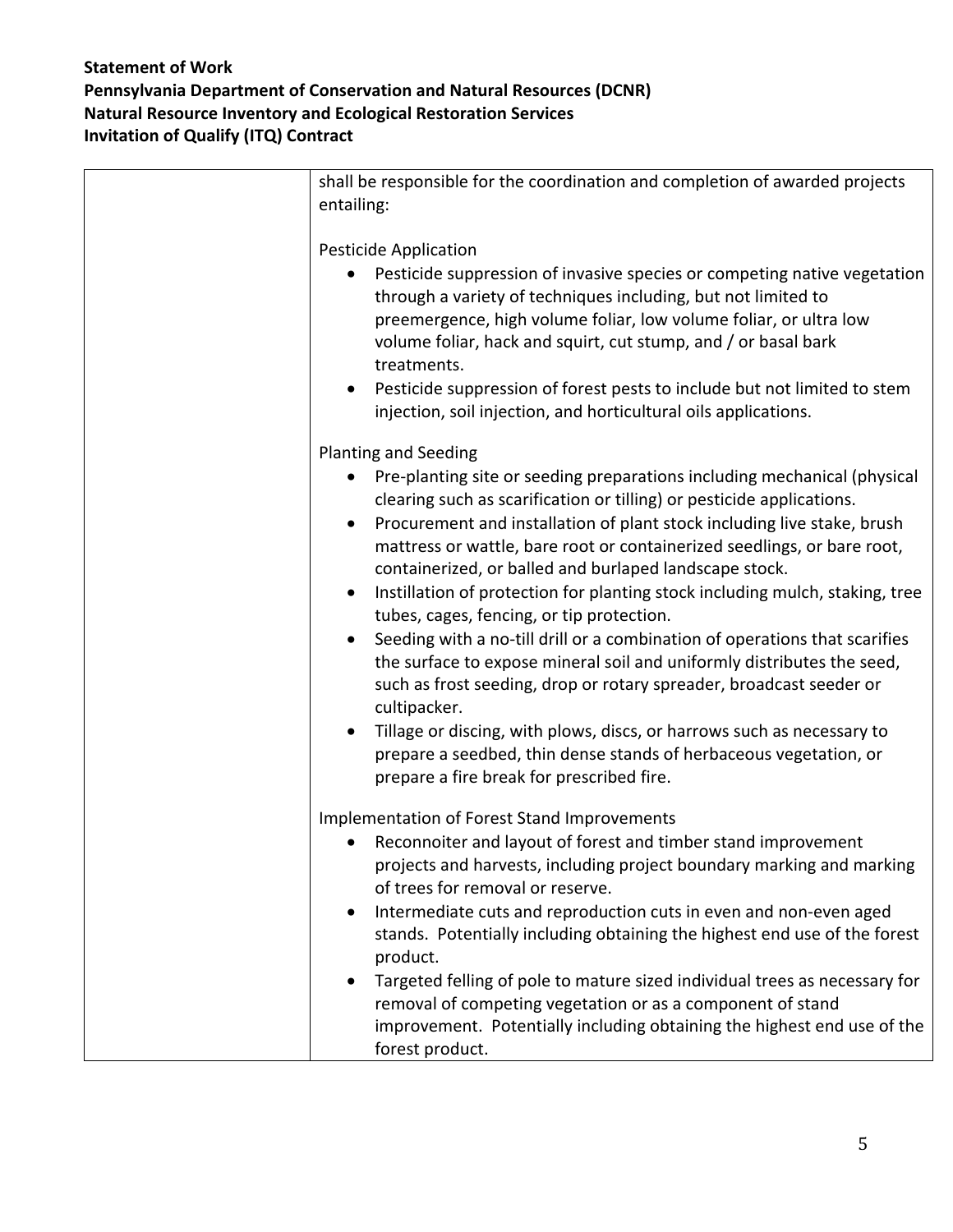|                                                     | Mastication of competing understory vegetation or vegetation removal<br>$\bullet$<br>for maintenance of early seral communities with a FECON style rotary<br>drum forestry mower.<br>The selected contractor will be expected to provide reports, deliverables, and<br>other graphic materials associated with inventory, assessments, analysis and<br>implementation of management and restoration prescriptions, including but<br>not limited to data shapefiles and maps, budgets and cost estimates, acquiring<br>photographs, developing conceptual renderings, design sketches, graphical<br>depictions, typicals, and prototypes, implementation specifications, plans of<br>study, meeting minutes, preparation of permit application documents,<br>mitigation, operation, and/or maintenance plans and reports, and training<br>materials and presentations. |
|-----------------------------------------------------|-----------------------------------------------------------------------------------------------------------------------------------------------------------------------------------------------------------------------------------------------------------------------------------------------------------------------------------------------------------------------------------------------------------------------------------------------------------------------------------------------------------------------------------------------------------------------------------------------------------------------------------------------------------------------------------------------------------------------------------------------------------------------------------------------------------------------------------------------------------------------|
| 70160000-ITQ-409<br><b>Riparian Buffer Services</b> | Riparian buffer services shall include scheduling, coordination, and managing all<br>aspects of work in close conjunction with natural resource managers.<br>Contractors qualifying under this category shall be responsible for the<br>coordination and completion of awarded projects entailing:<br><b>Site Preparation</b><br>Elimination of competing vegetation and invasive species present on the<br>planting site. This may be accomplished through mowing or herbicide<br>applications.<br>Identification Flagging planting locations with flagging, stakes, or other<br>$\bullet$<br>means.<br>Furnishing all planting materials, including but not limited to seedlings,<br>$\bullet$<br>tree shelters or other browse protection, mulch, stakes, etc.                                                                                                     |
|                                                     | Planting<br>Preparation of seedlings, including application of hydrogel, holding in<br>cold storage or other required measures.<br>Digging holes with shovel, dibble bar, auger, or hoedad.<br>Placing seedlings in correct locations as specified in planting plans.<br>Ensuring correct planting efforts for optimal tree/shrub growth.<br>٠<br>Placing of shelters/tubes/browse protection, stakes, mulch, weed-mats,<br>$\bullet$<br>etc. around each seedling.<br>Maintenance<br>Maintenance of browse protection/shelters including straightening<br>$\bullet$<br>stakes and shelters/browse protection, removal of bird nets, etc.                                                                                                                                                                                                                             |